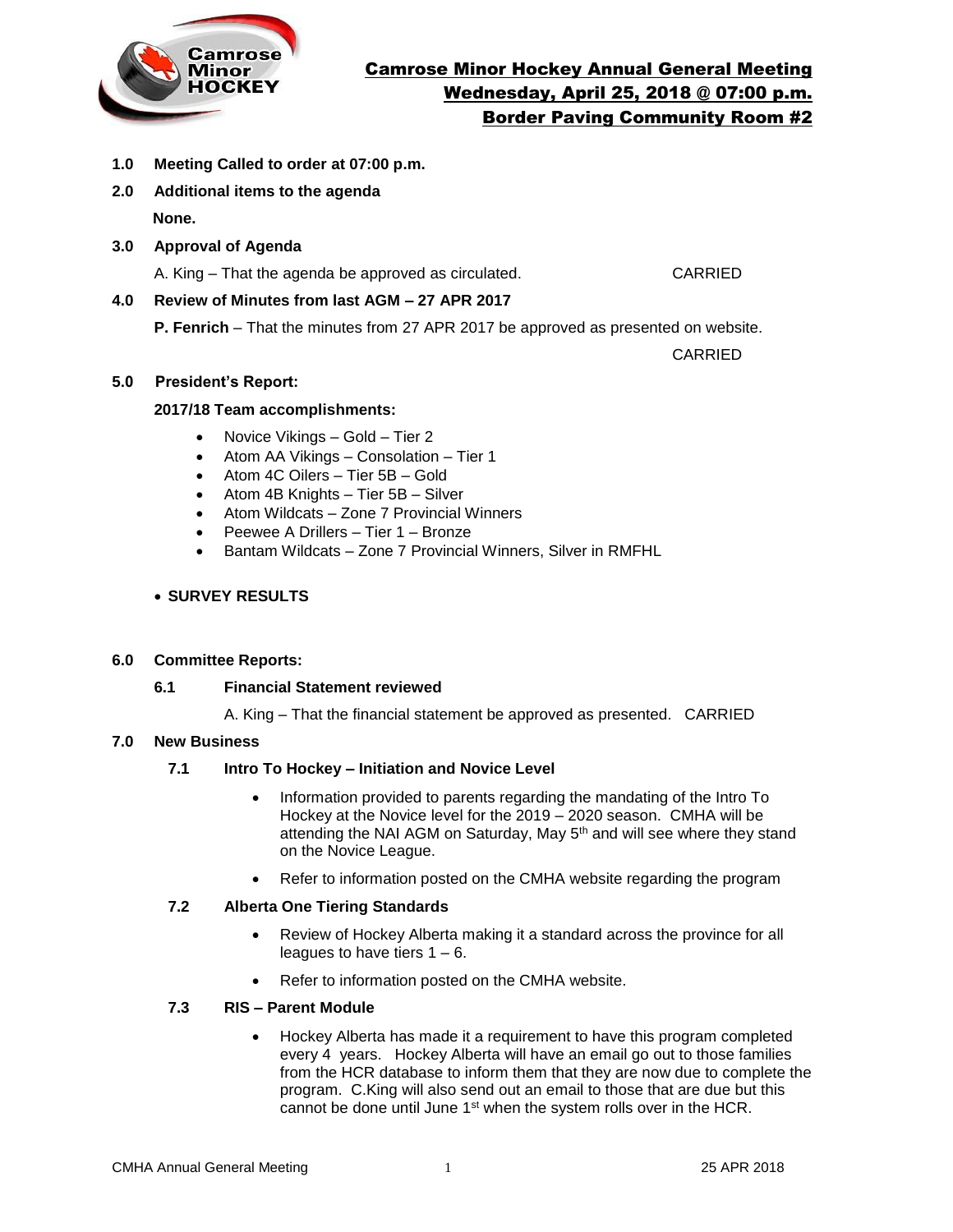#### **8.0 Questions / Concerns from the floor:**

- 8.1 Question regarding the allocation of tournaments to the "rep" teams and not the "B"teams. **A**: Due to the amount of ice that must be given out to the leagues and the requirement to get games completed on week-ends, there is not enough ice to allow more tournaments other than what is already allocated. Tournaments must be booked in for the AA team by June  $30<sup>th</sup>$  when giving ice to these particular leagues. Female tournament is decided upon by the female teams as to which two teams will use the week-end that has been reserved for them in the past (1<sup>st</sup> week in February).
- 8.2 Question regarding why the "B" teams were charged a "rep" fee if they didn't get to host a tournament **A**: The Midget AA do not get a tournament and dates have been offered to the "B" teams but they did not want to use the dates offered the past two years. Will see if the schedule allows for a tournament to be hosted at the end of the season.
- 8.3 Question as to why registration fees have gone up so much. **A**: The City of Camrose increases the ice rates by 5% each September and we need to increase our fees at the same time so that there is not an alarming increase one year if we do not have increases. With having Tim Green come on board and provide extra skills and mentorship, this was an additional cost that had to be covered.

# **9.0 Elections of New Executive Committee:**

9.1 The Election process was reviewed with members present. Must be a member in good standing with CMH and only one vote per family.

#### 9.2 **Nominations for Vice - President**

Gary Tanton let his name stand for Vice-President. No further nominations received and declared as Vice-President.

#### 9.3 **Nominations for Treasurer**

Jordan Bassett's name put forward and accepted. No further nominations received and declared Treasurer.

#### 9.4 **Nominations for Board Members**

The following names were put forth for a position on the Board :

- 1. Dave Sheets
- 2. Steph Jacobsen
- 3. Ryan Galenza
- 4. Jim Jones
- 5. Trevor Kvale
- 6. Carley Dolan
- 7. Curtis Bergstrom
- 8. Heather Verbaas
- 9. Tammy King
- 10. Monike Larsen

#### **The following members were elected to the board by secret ballot for the next two years:**

- 1. Dave Sheets
- 2. Steph Jacobsen
- 3. Ryan Galenza
- 4. Carley Dolan